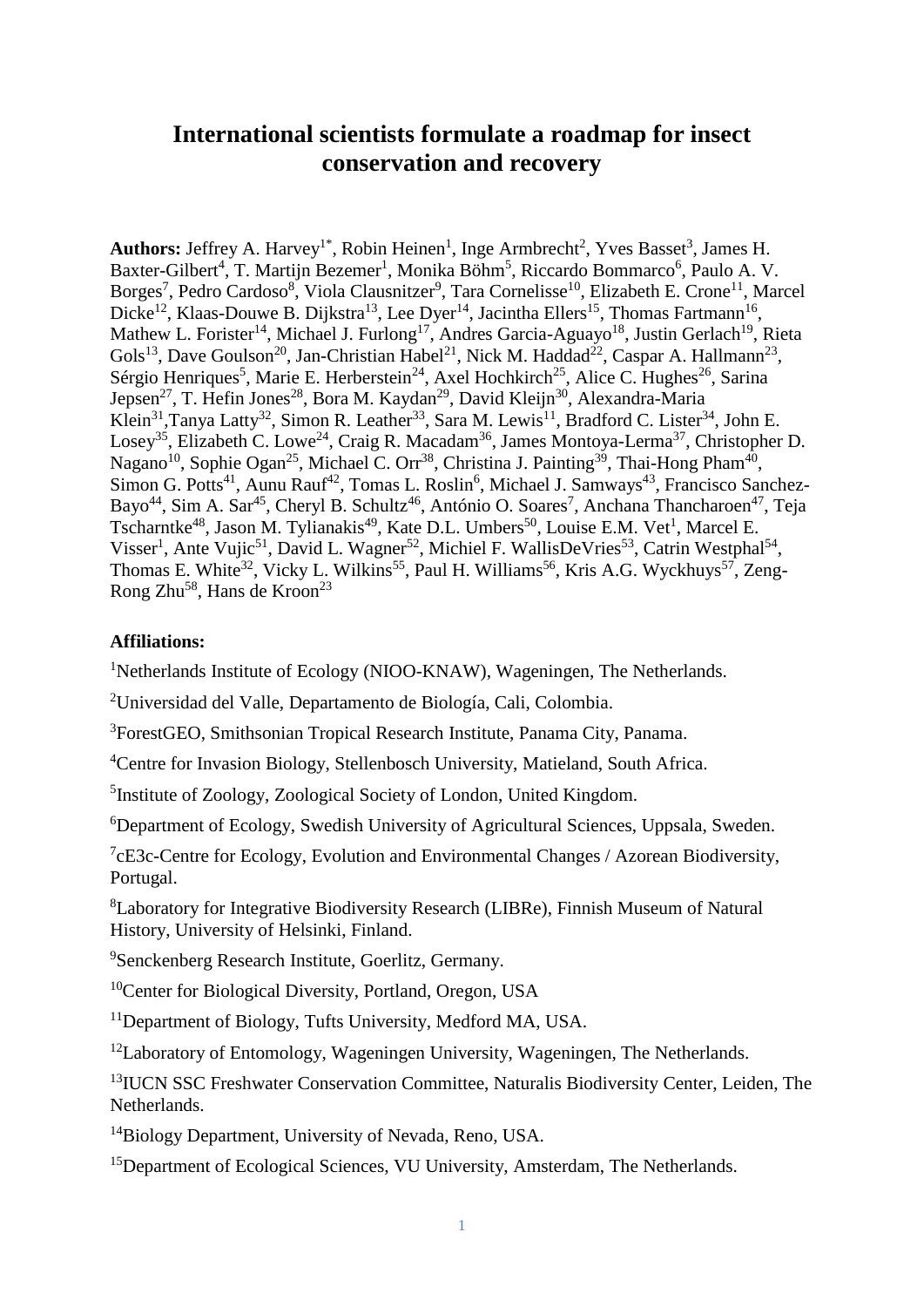<sup>16</sup>Osnabrück University, Department of Biodiversity and Landscape Ecology, Osnabrück, Germany.

<sup>17</sup>School of Biological Sciences, The University of Queensland, St Lucia 4072, Queensland, Australia.

<sup>18</sup>Estacion de Biología Chamela, Instituto de Biología, Chamela, Jal., Mexico.

<sup>19</sup>IUCN SSC Terrestrial Invertebrate Red List Authority, Cambridge, United Kingdom.

<sup>20</sup>University of Sussex, School of Life Sciences, United Kingdom.

<sup>21</sup>Evolutionary Zoology, University of Salzburg, Department of Biosciences, Salzburg, Austria.

 $22$ Kellogg Biological Station and Department of Integrative Biology, Michigan State University, Hickory Corners MI, USA.

<sup>23</sup>Institute for Water and Wetland Research, Radboud University, Nijmegen, The Netherlands.

<sup>24</sup>Department of Biological Sciences, Macquarie University 2109 NSW Sydney, Australia.

<sup>25</sup>Trier University, Department of Biogeography, Trier, Germany.

<sup>26</sup>Centre for Integrative Conservation, Xishuangbanna Tropical Botanical Garden, Chinese Academy of Sciences, Menglun, Yunnan, China.

<sup>27</sup>The Xerces Society for Invertebrate Conservation, Portland, Oregon, USA.

<sup>28</sup>School of Biosciences, Cardiff University, Cardiff, United Kingdom.

 $^{29}$ Cukurova University, Biotechnology Application and Research Centre, Balcalı, Adana, Turkey.

<sup>30</sup>Plant Ecology and Nature Conservation Group, Wageningen University, Wageningen, The Netherlands.

<sup>31</sup> Albert Ludwigs University of Freiburg, Germany.

<sup>32</sup>School of Life and Environmental Science, Sydney Institute of Agriculture, University of Sydney, NSW, Australia.

 $33C$ rop & Environment Science, Harper Adams University, Edgmond, Newport, United Kingdom.

<sup>34</sup>Department of Biological Sciences, Rensselaer Polytechnic Institute, Troy, New York, USA.

<sup>35</sup>Entomology Department, Cornell Univeristy, Ithaca, New York, USA.

<sup>36</sup>Buglife - The Invertebrate Conservation Trust, United Kingdom.

<sup>37</sup>Universidad del Valle, Departamento de Biología, Cali, Colombia.

<sup>38</sup>Key Laboratory for Zoological Systematics and Evolution, Institute of Zoology, Chinese Academy of Sciences, Beijing, China.

<sup>39</sup>School of Science, University of Waikato, Hamilton, New Zealand.

 $40$ Vietnam National Museum of Nature & Graduate School of Science and Technology, Vietnam Academy of Science and Technology, Hanoi, Vietnam.

<sup>41</sup>Centre for Agri-Environmental Research, School of Agriculture, Policy and Development, Reading University, United Kingdom.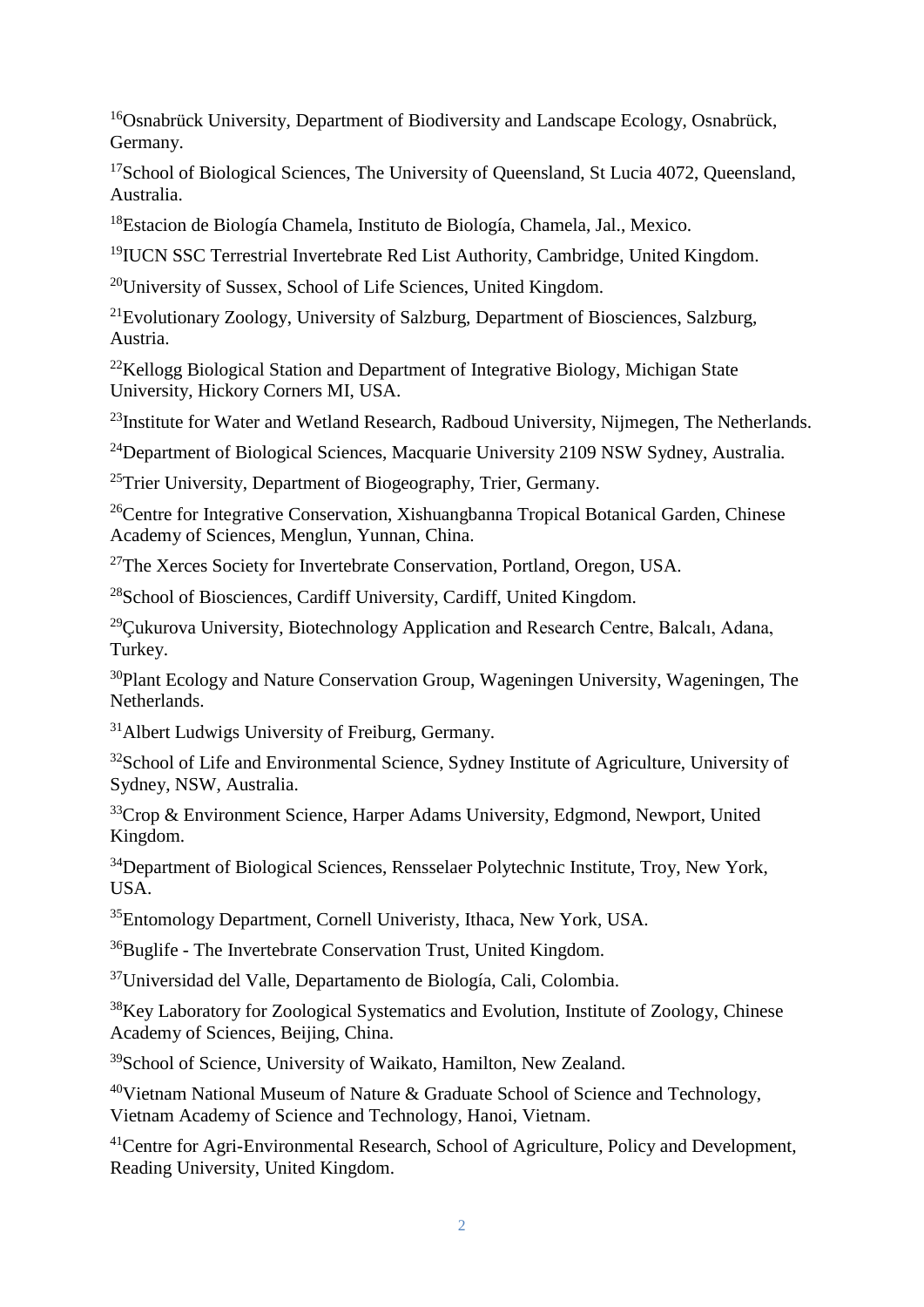<sup>42</sup>Department of Plant Protection, IPB University, Bogor, Indonesia.

<sup>43</sup>Dept. of Conservation Ecology and Entomology, Stellenbosch University, Matieland, South Africa.

<sup>44</sup>Department of Environment and Energy, Canberra, Australia.

<sup>45</sup>National Agricultural Research Institute,Lae Papua New Guinea.

<sup>46</sup>School of Biological Sciences, Washington State University, Vancouver, USA.

<sup>47</sup>Department of Entomology, Faculty of Agriculture, Kasetsart University, Thailand.

<sup>48</sup>Agroecology, Department of Crop Sciences, University of Göttingen, Göttingen, Germany.

<sup>49</sup>Bio-protection Centre, School of Biological Sciences, University of Canterbury, Christchurch, New Zealand.

<sup>50</sup>School of Science and Health, Western Sydney University, Australia.

<sup>51</sup>Faculty of Sciences, Department of Biology and Ecology, University of Novi Sad, Novi Sad, Serbia.

<sup>52</sup>Ecology and Evolutionary Biology, Unversity of Connecticut, Storrs CT, USA.

 $53$ De Vlinderstichting (Dutch Butterfly Conservation) & Plant Ecology and Nature Conservation Group, Wageningen University, Wageningen, The Netherlands.

<sup>54</sup>Functional Agrobiodiversity, Department of Crop Sciences, University of Göttingen, Germany.

55 IUCN SSC Mid Atlantic Island Invertebrate Specialist Group, IUCN, Cambridge, United Kingdom

<sup>56</sup>Natural History Museum, London, United Kingdom.

<sup>57</sup>Chrysalis Consulting, Hanoi, Vietnam.

<sup>58</sup>Zheijang Provinvial Key Laboratory of Crop Insect Pests and Diseases, Hangzhou, Zhejiang, China.

\*Correspondence to Jeffrey A. Harvey, [j.harvey@nioo.knaw.nl](mailto:j.harvey@nioo.knaw.nl) Droevendaalsesteeg 10, 6708PB, Wageningen, The Netherlands, Orcid number: 0000-0002-4227-7935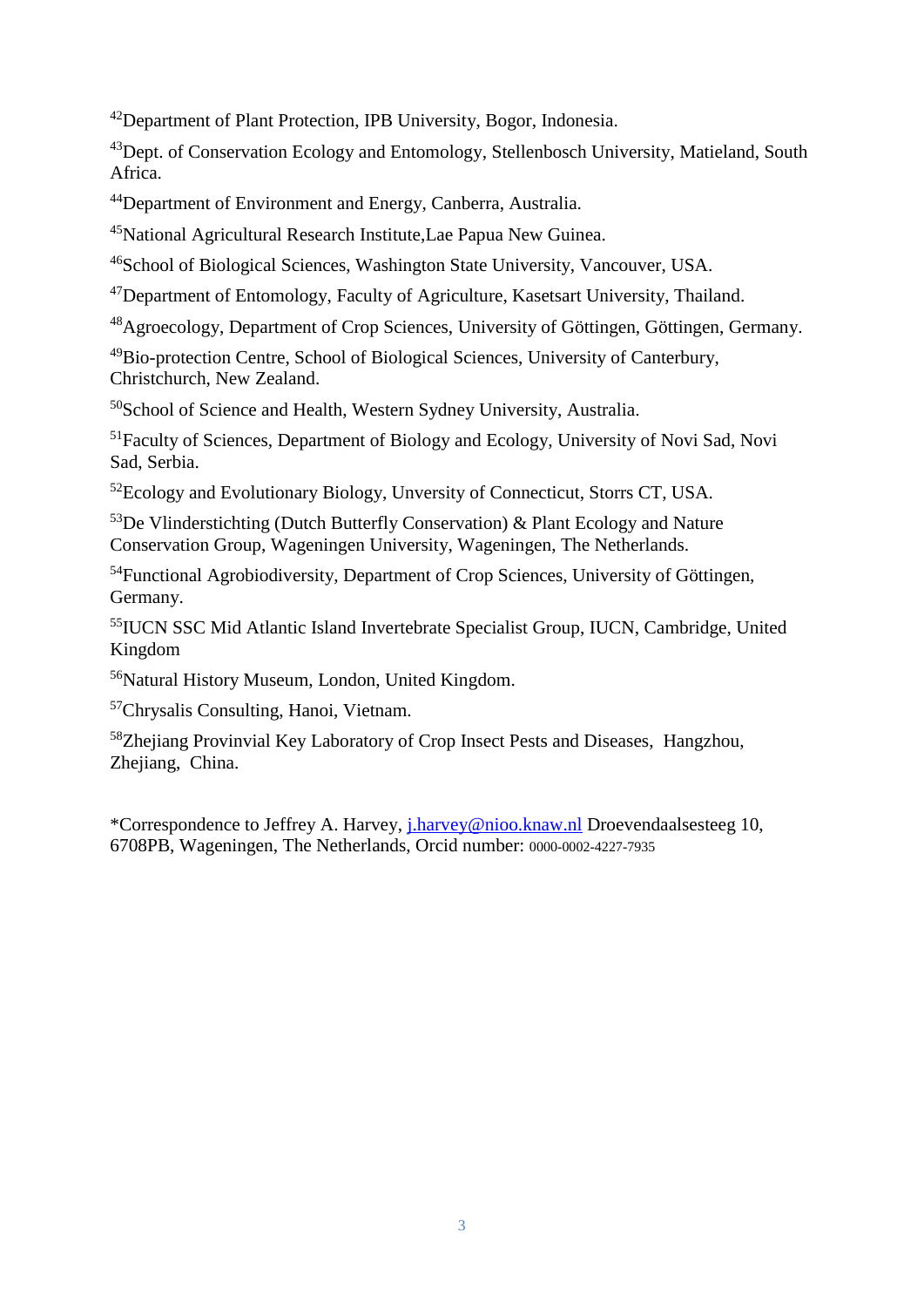A growing number of studies are providing evidence that a suite of anthropogenic stressors – habitat loss and fragmentation, pollution, invasive species, climate change and overharvesting – are seriously reducing insect and other invertebrate abundance, diversity and biomass across the biosphere<sup>1-9</sup>. These declines affect all functional groups: herbivores, detritivores, parasitoids, predators, and pollinators. Insects are vitally important in a wide range of ecosystem services<sup>10</sup> of which some are vitally important for food production and security (e.g. pollination and pest control) $<sup>11</sup>$ . There is now a strong scientific consensus that</sup> the decline of insects, other arthropods and biodiversity as a whole, is a very real and serious threat that society must urgently address<sup>12-14</sup>. In response to the increasing public awareness of the problem, the German government is committing funds to combat and reverse declining insect numbers<sup>14</sup>. This funding should act as a clarion call to other nations across the world  $$ especially wealthier ones - to follow suit and to respond proactively to the crisis by addressing the known and suspected threats and implementing solutions.

We hereby propose a global 'roadmap' for insect conservation and recovery (Fig. 1a). This entails the immediate implementation of several 'no-regret' measures (Fig. 1a,b) that will act to slow or stop insect declines. Among the initiatives we encourage are the following immediate measures:

Taking aggressive steps to reduce greenhouse gas emissions; reversing recent trends in agricultural intensification including reduced application of synthetic pesticides and fertilizers and pursuing their replacement with agro-ecological measures; promoting the diversification and maintenance of locally-adapted land use techniques; increasing landscape heterogeneity through the maintenance of natural areas within the landscape matrix and ensuring the retention and creation of microhabitats within habitats which may be increasingly important for insects during extreme climatic events such as droughts or heatwaves; reducing identified local threats such as light, water or noise pollution, invasive species etc.; prioritizing the

4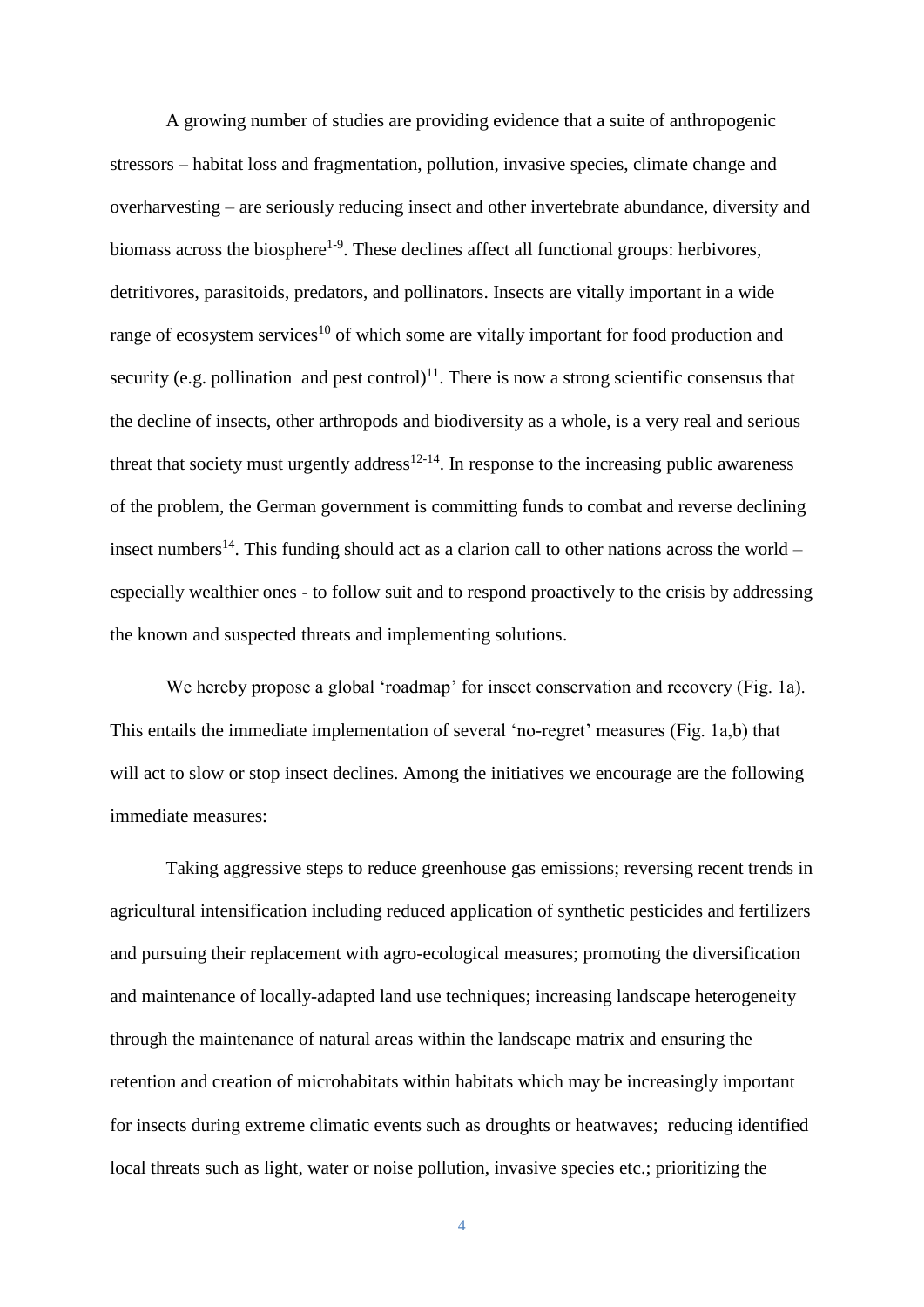import of goods that are not produced at the cost of healthy, species-rich ecosystems; designing and deploying policies (e.g. subsidies, taxation) to induce the innovation and adoption of insect-friendly technologies; enforcing stricter measures to reduce the introduction of alien species, and prioritizing nature-based tactics for their (long-term) mitigation; compiling and implementing conservation strategies for species that are vulnerable, threatened or endangered; funding educational and outreach programs, including those tailored to the needs of the wider public, farmers, land managers, decision makers and conservation professionals; enhancing 'citizen science' or 'community science' as a way of obtaining more data on insect diversity and abundance as well as engaging the public, especially in areas where academic or professional infrastructure is lacking; devising and deploying measures across agricultural & food value chains that favor insect-friendly farming, including tracking, labeling, certification and insurance schemes or outcome-based incentives that facilitate behavioral changes, and investing in capacity-building to create a new generation of insect conservationists and providing knowledge and skills to existing professionals (particularly in developing countries).

To better understand changes in insect abundance and diversity, research should aim to prioritize the following areas:

Quantifying temporal trends in insect abundance, diversity and biomass by extracting long-term data sets from existing insect collections to inform new censuses; exploring the relative contributions of different anthropogenic stressors causing insect declines within and across different taxa; initiating long-term studies comparing insect abundance and diversity in different habitats and ecosystems along a management-intensity gradient and at the intersection of agricultural and natural habitats; designing and validating insect-friendly techniques that are effective, locally-relevant and economically-sound in agriculture, managed habitats and urban environments; promoting and applying standardized monitoring protocols

5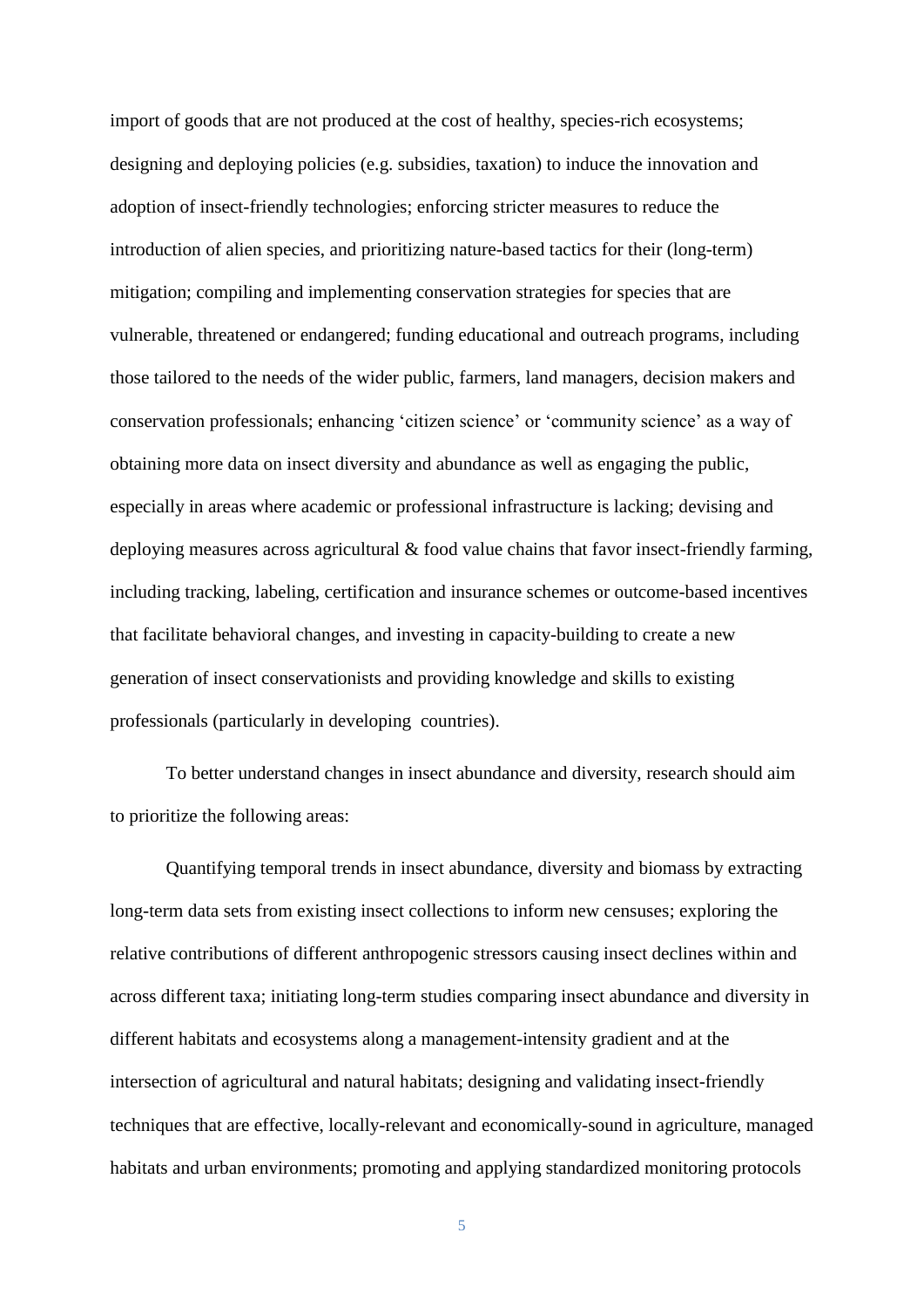globally and establishing long-term monitoring plots or sites based on such protocols, as well as increasing support for existing monitoring efforts; establishing an international governing body under the auspices of existing bodies (e.g., UNEP or IUCN) that is accountable for documenting and monitoring the effects of proposed solutions on insect biodiversity in the longer term; launching public-private partnerships and sustainable financing initiatives with the aim of restoring, protecting and creating new vital insect habitats as well as managing key threats; increasing exploration and research to improve biodiversity assessments, with a focus on regional capacity building in understudied and neglected areas, and performing large-scale assessments of the conservation status of insect groups to help define priority species, areas and issues.

Most importantly, we should not wait to act until we have addressed every key knowledge gap. We currently have enough information on some key causes of insect decline to formulate no-regret solutions whilst more data are compiled for lesser known taxa and regions and long term data are aggregated and assessed. Implementation should be accompanied by research that examines impacts, the results of which can be used to modify and improve the implementation of effective measures. Furthermore, such a 'learning-bydoing' approach ensures that these conservation strategies are robust to newly emerging pressures and threats. *We must act now.*

#### **References**

- 1. Biesmeijer JC, et al. Science 313, 351-354 (2006).
- 2. Dirzo R, Young HS, Galetti M, Ceballos G, Isaac NJB, Collen B. Science 345, 401- 406 (2014).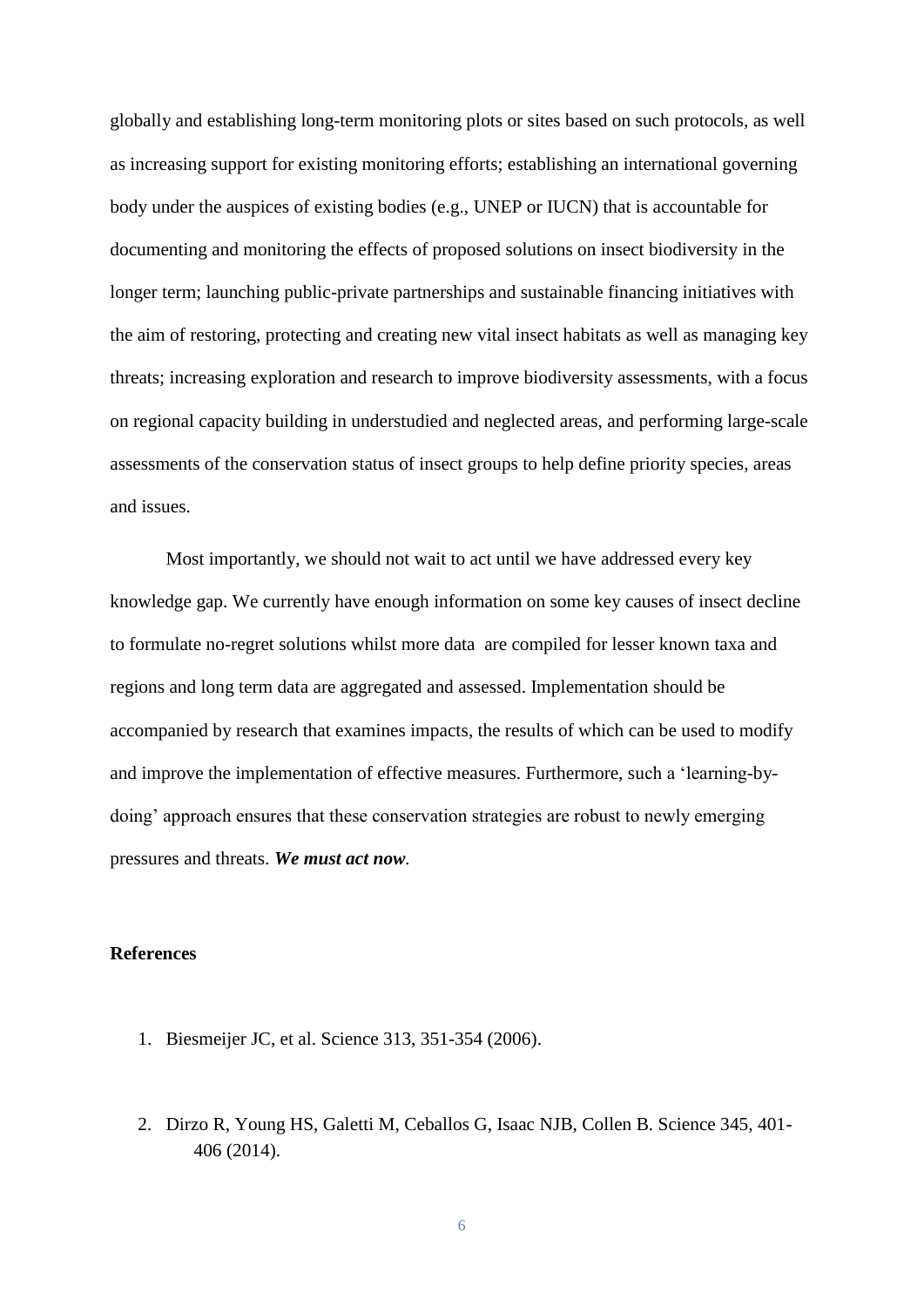- 3. Hallmann CA, et al. PLoS One 12, e0185809 (2017).
- 4. Leather S. Ann Appl Biol 172, 1-3 (2017).
- 5. Lister BC, Garcia A. Proc Natl Acad Sci USA 115, E10397-E10406 (2018).
- 6. Sánchez-Bayo F, Wyckhuys KAG. Biol Conserv 232, 8-27 (2019).
- 7. van Strien AJ, van Swaay CAM, van Strien-van Liempt WTFH, Poot MJM, WallisDeVries MF. Biol Conserv 234, 116-122 (2019).
- 8. Siebold S. et a. Nature 574, 671-674 (2019).
- 9. Losey JE, Vaughan M. Bioscience 56, 311-323 (2006).
- 10. Messer E, Cohen MJ. Food Cult Soc 10, 297-315 (2007).
- 11. Hochkirch A. Nature 539, 141-141 (2016).
- 12. Pina S, Hochkirch A. Science 356, 1131-1131 (2017).
- 13. Basset Y, Lamarre GPA. Science 364, 1230-1231 (2019).
- 14. Vogel G. Science 364, 519-519 (2019).